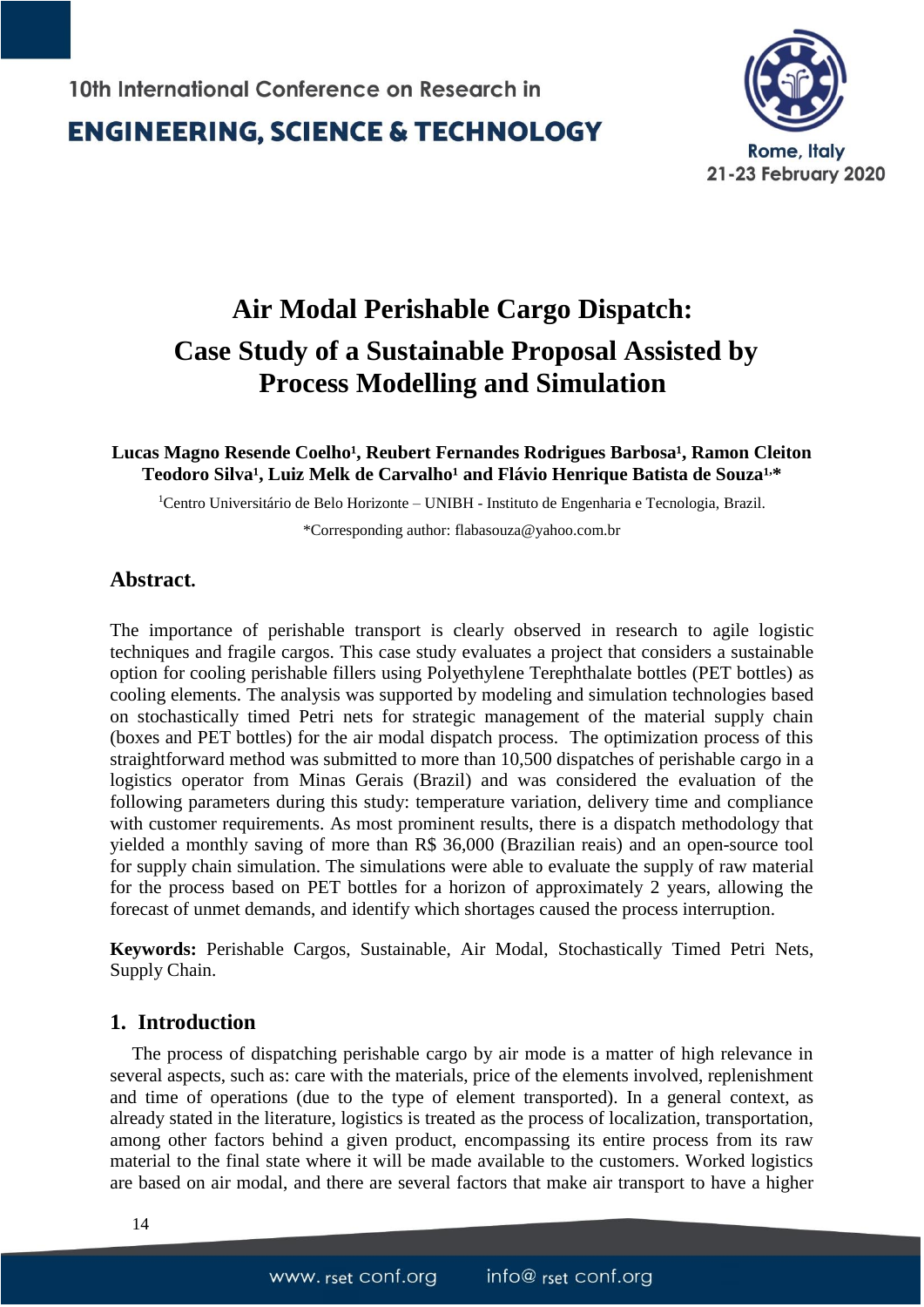## **ENGINEERING, SCIENCE & TECHNOLOGY**



cost, such as: fuel, maintenance, labor, among others. This logistic mode has advantages (i.e. delivery speed, distance achieved, safety) and disadvantages (i.e. the physical dimensions of aircraft transport holds, freight cost, collection and delivery times and ground handling) (Novaes, 2016).

This present research, that began in 2017 (with works already published and defended by (Silva, 2017) and (Silva et al, 2017)), demonstrates the complete process of an approach that includes: understanding a perishable cargo dispatch process; optimizing the flow of activities through the use of a sustainable PET bottle-based process (which has made the process 4 times cheaper for the logistics operator) and; finally, the development of a simulator, based on stochastically timed Petri nets, to analyse supply scenarios for strategic management of the logistics operator. Thus, the aim of this paper is to demonstrate these three stages and their consequences in a real company in a city of Minas Gerais (Brazil).

This work is justified by the demand of process optimization for constant updating of companies, the feasibility of using techniques that present sustainable characteristics, cost reduction in relation to the transported loads, and the fact that a simulation analysis can help the process of decision-making without material costs or damage.

This paper is organized as follows: in section 2, the project references are presented; Section 3 presents the methodologies used; In the fourth section the results are demonstrated and in the fifth section the conclusion of the research.

## **2. Materials and Methods**

### **2.1 Reference Process**

The flowchart presented in Fig. 1 demonstrates the operational phases of air cargo transportation required by the ANAC - Agência Nacional de Aviação Civil. It displays the loading process. Through it, the phases are analysed in order to identify possible problems and difficulties with the shipment. Shipping is very bureaucratic, and any problem at any of these stages could lead to delays (ANAC, 2013). It is noticed that after going through some tasks within the operational phase flowchart (Fig. 1), there is a flowchart of the procedures required by ANAC (Fig. 2).



15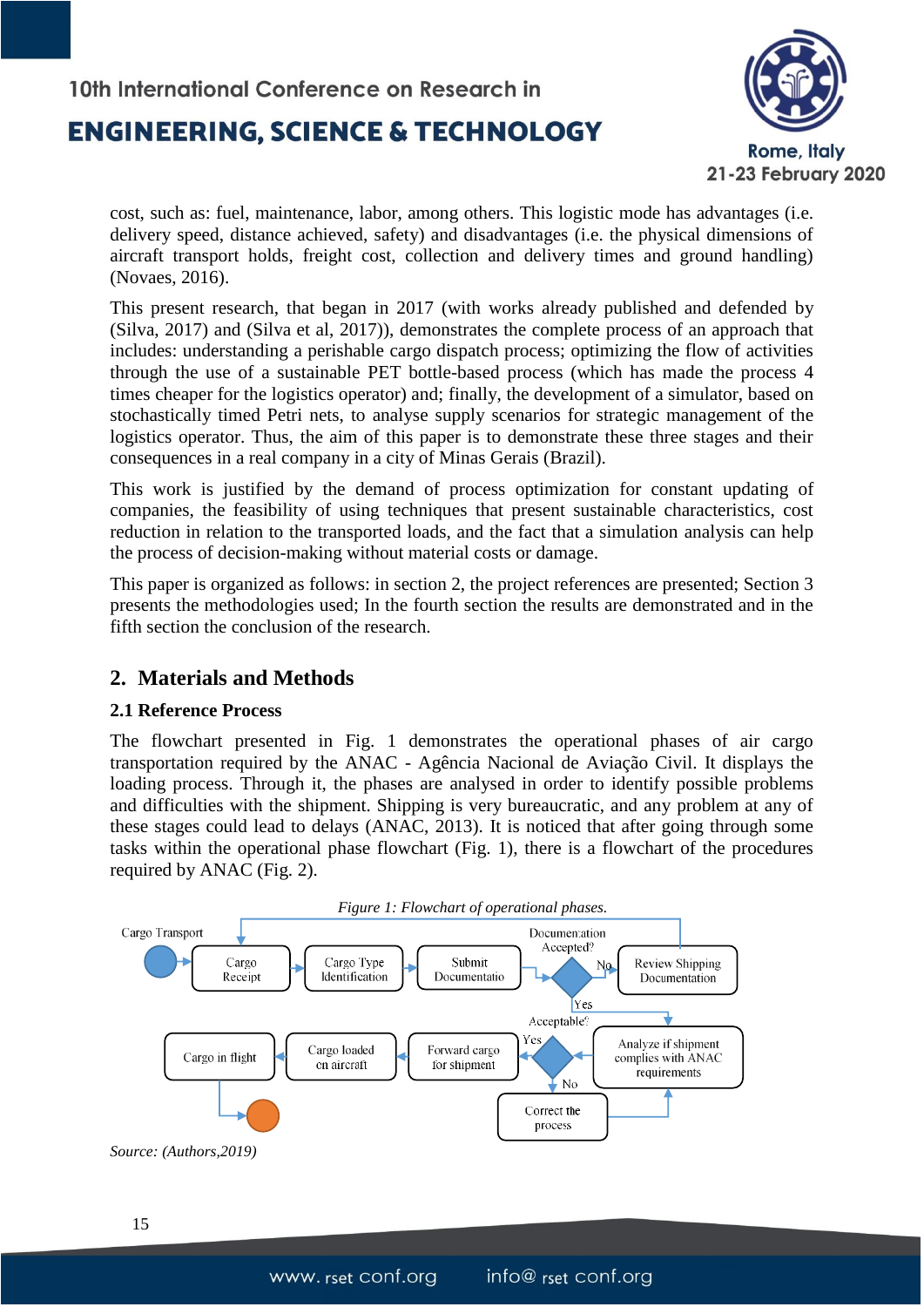

This is the flow for the project in question, which it is the transport of perishable cargo by air transport mode. The flowchart ranges from cargo receipt to cargo tracking and traceability. The flow is responsible for maintaining the quality in the transport of these perishable cargo so that they reach the end consumer with the required quality. After the packing process, the loads are evaluated by ANAC, if there is a problem that goes beyond the established quality standards, it is mandatory to restart the flow.



### **2.2 Stochastically Timed Petri Nets**

According to Cassandras and Lafortune (2008), the Petri net consists of a system specification technique, which has several analysis mechanisms and can be represented mathematically. It has several applications in information systems (Sakurada & Miyake, 2009), logistics, transportation, process optimization (Reis et al, 2018) among others (Lisboa et al, 2019). It consists of a directed, split graph containing state nodes (places *P*) and event nodes (transitions *T* - if this element is black, there is no timeout; if blank, a deterministic or stochastic timeout, must be waited for firing) where they are interconnected by means of oriented segments, the arcs *A*, thus representing the flow between states and events. A state is represented by circles and can have one or more tokens (marks that represent the existence or otherwise of a resource) (Wang, 1998). The transitional nodes are represented by rectangles. A mark-up vector is an event of a simulation table, containing the simulation data. In the case of Fig. 3, the marking vector x contains the number of tokens in each place, in the case  $x = [1]$ 0].



#### *Source: (Authors,2019)*

As demonstrated by Wang (1998), it is possible take as reference the definition: "*A stochastic timed Petri net (STPN) is a Petri net with a set of specifications for computing the distributions F(i,x|M,Z), and with an initial probability distribution*". Thus, with the definition presented it is possible to assume that STPNs can be used in projects where the distributions are not necessarily exponential, as in the design of this paper.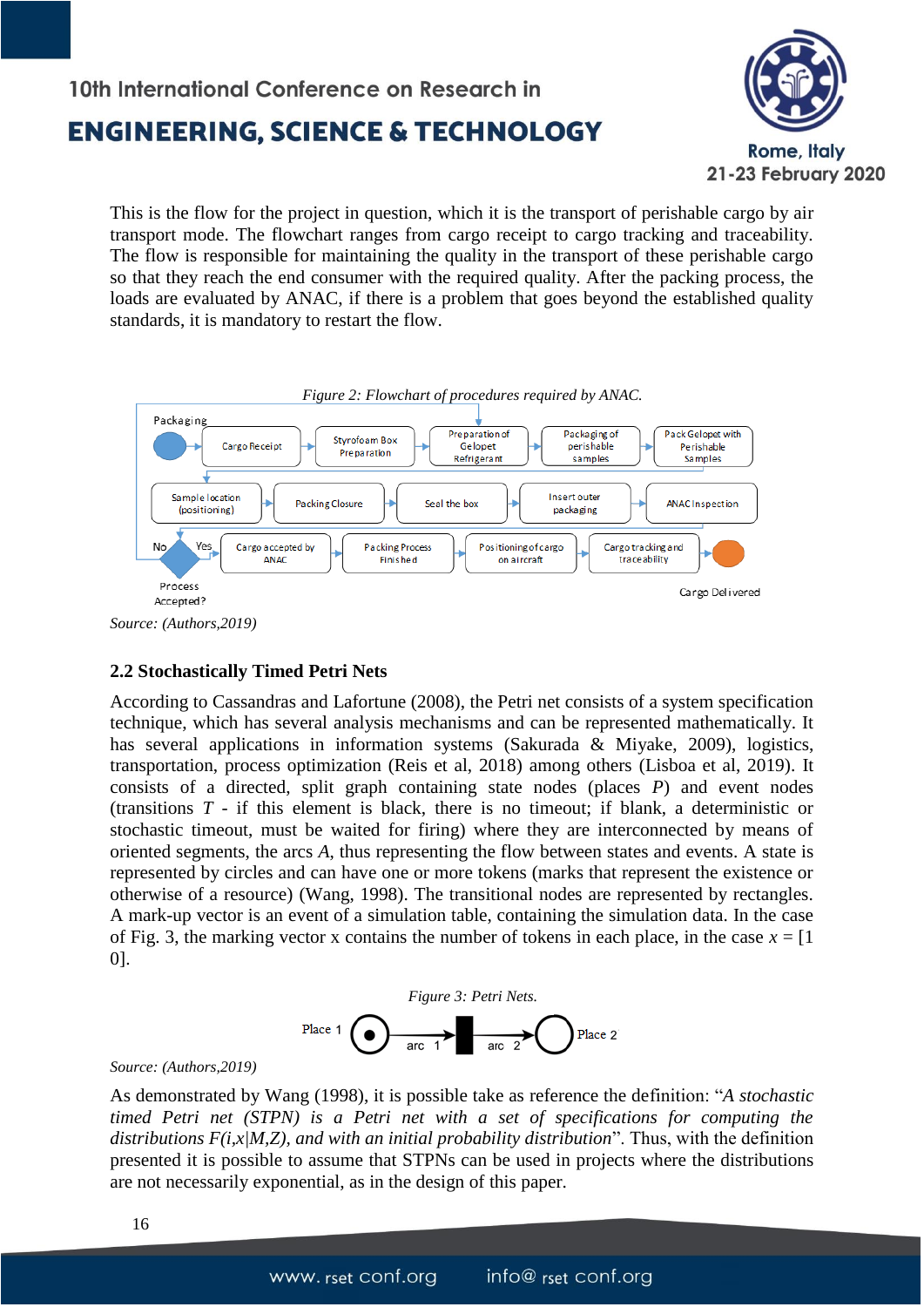# **ENGINEERING, SCIENCE & TECHNOLOGY**



### **2.3 Experimental Methods**

This case study is guided by an experimental process based on 2 steps.

Step 1: Data collection (activities, resources used, time of each task) was performed, with the aid of process monitoring with Gelox (original process) based on the flowcharts of Fig. 1 and 2. Thus, the process optimization was implemented with the use of GeloPet (so-called the solution based on disposable PET type bottles), the process was analysed and the financial effects of such solution was verified.

Step 2: A modeling and simulation based on stochastically timed Petri nets was developed for stock simulation and replenishment of materials required for the solution developed in Step 2.

Financial assessments were made based on the the impacts of each model.

### **3. Results and Discussions**

### **3.1 Process Optimization via Gelopet**

The reference process is based on a study in which 14,000 perishable cargo shipment data were collected in 2017, where 10,500 were from air shipments. According to Silva et al (2017), most Brazilian companies that work with the transportation of perishable samples, face difficulties due to the procedures required by the airlines related to their transportation, which causes high expenses in the adequacy of the cargo to achieve the required use. The triple Pack and Gelox, (a hard reusable ice used in place of the common ice for sample transport - Fig. 4 (a)), presents the following positive points: it remains in its solid state longer than ice, does not wet thaw because it is a non-toxic gel, while, Gelopet (Fig. 4 (b)) consists of the use of disposable ice bottles to cool the samples, and these bottles are capped by Styrofoam to prevent their displacement.





*Source: (Authors,2019)*

This first stage of research, explored in a short way, has been briefly presented in Silva et al (2017) and is further detailed in this article. An important fact is that the price of using a PET bottle is a quarter of the price of a Gelox pack. In the optimized system, two individual plastic bags are used to separate Gelopet from the sample, thus preventing leakage.

The positioning of the samples is done in the closed center with bags, and the Gelopet on the sides to perform temperature control.

In addition to training with the team, analysis and experiments were conducted regarding:

**Temperature:** Samples should be transported at a temperature of 12 degrees Celsius. In some cases, ice water may not be used, as leakage may occur during the 24-hour journey, making it a critical item for a short time of validation. In the graph, in Fig. 5, one can identify the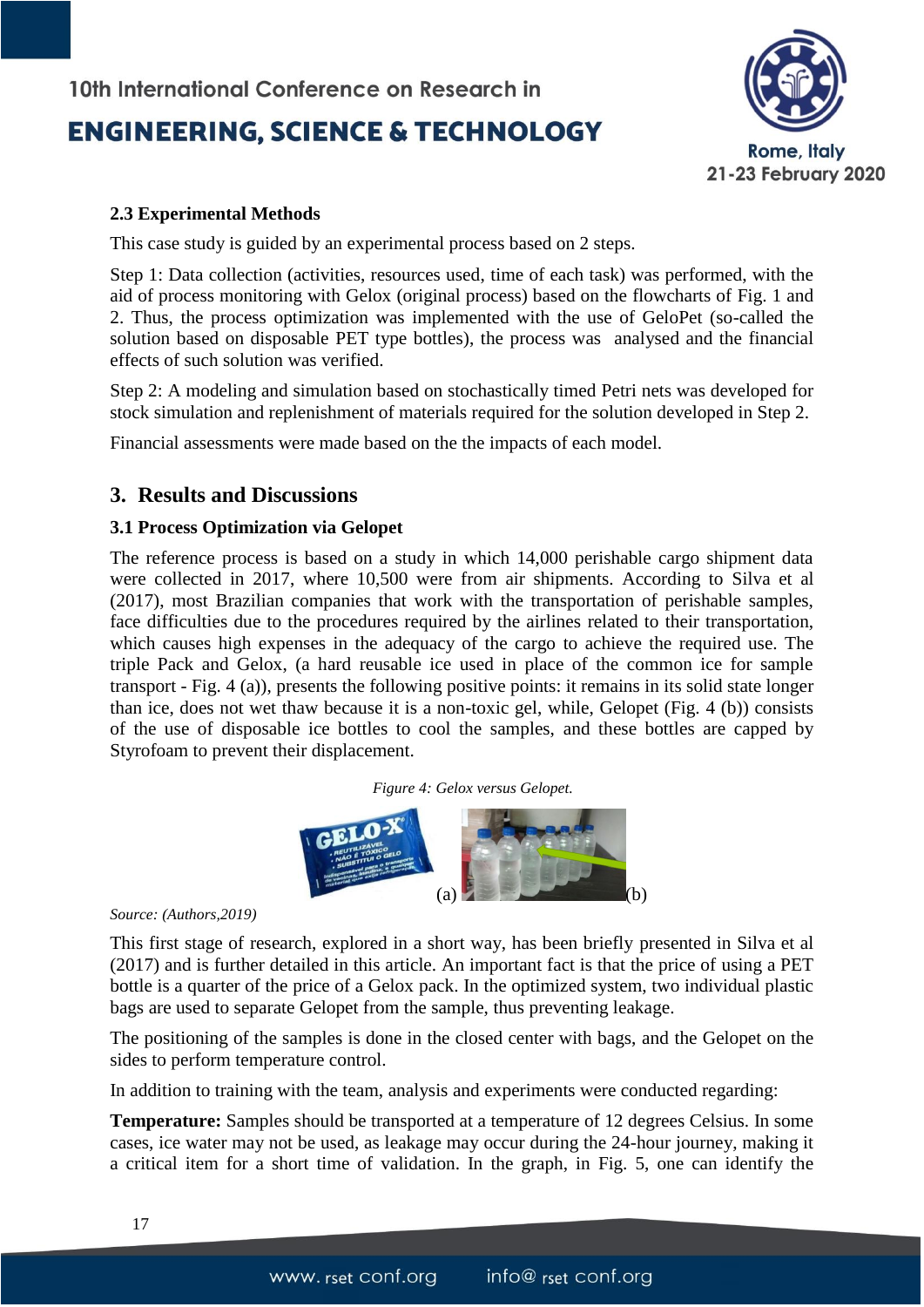

average temperature in the collection and delivery, the variation, or temperature loss during the journey.

*Figure 5: Temperature variation in dispatch processes in 2017*



*Source: (Authors,2019)*

**Lead Time:** The agreement with the laboratories for sample delivery time was 24 hours. The average delivery time was identified, and the average delivery time is 18 hours and 05 minutes, i.e. meeting customer requirements.

**Preservation of biological characteristics and quality of samples:** The quality of the samples depends on the ideal temperature, that is, there should be a stable cooling during boarding, as this material is transported in aircraft, this facilitates due to the low temperature in the holds during the flight. The customer has five requirements for their assessment, ranging from 0 to 5, considering temperature, lead time, sample retention, packaging, and employee training, as shown in the graph in Fig. 6. Customers accept short delays because when dealing with urgent delivery times, 24 hours after the cargo is received by the logistics operator, the acceptable margin of delay is 10% and the temperature increase of up to 4%, which is almost impossible to avoid due to various external factors.





*Source: (Authors,2019)*

The measures the company takes to prevent these problems from occurring are provide training and operating procedures. The savings generated by this process amount are up to approximately R\$ 36,000.00 per month.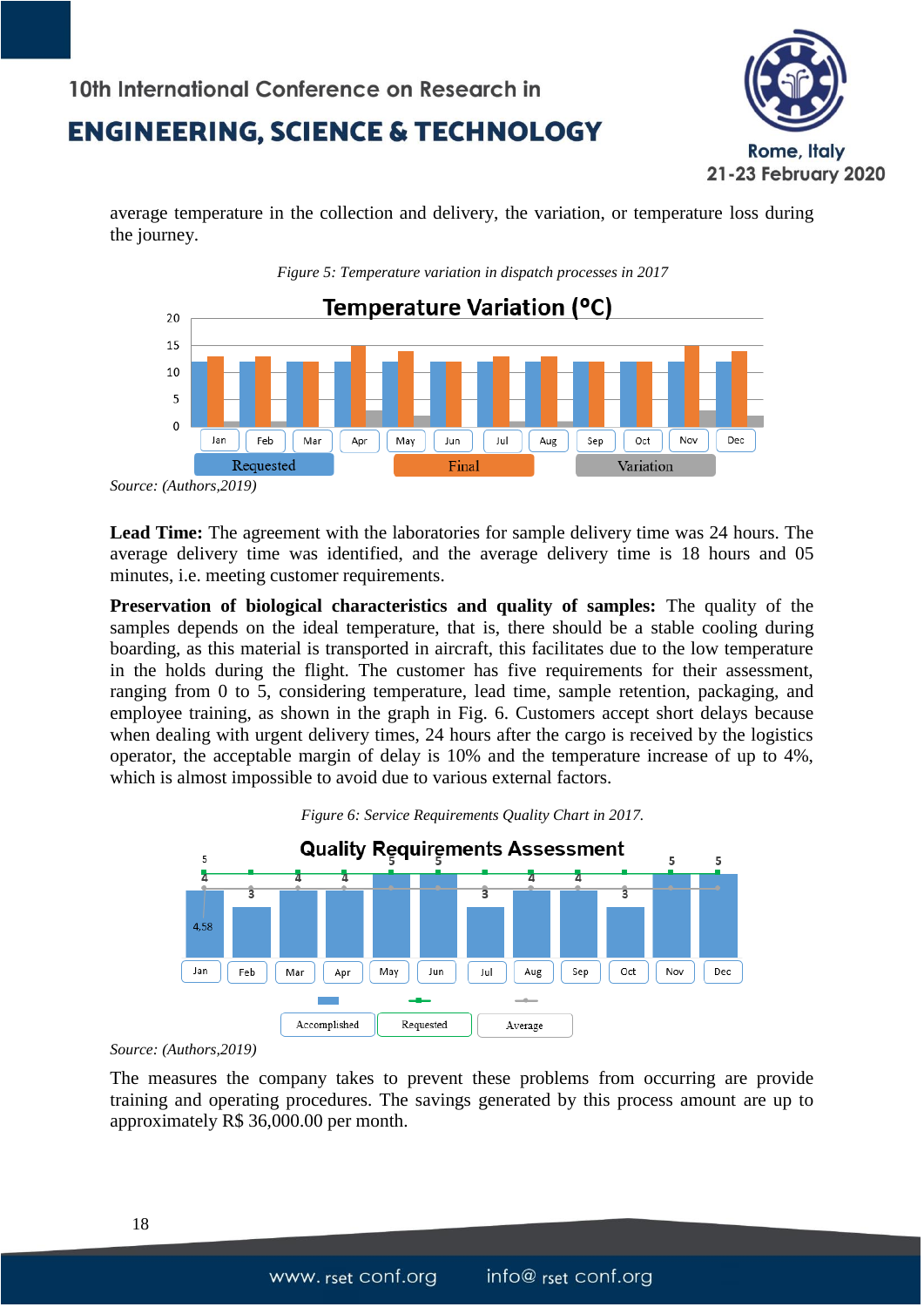# **ENGINEERING, SCIENCE & TECHNOLOGY**



#### **3.2 Modeling**

Fig. 7 demonstrates the modeling of the perishable cargo dispatching process in question, developed after the optimized process of section 3.1 is consolidated. In addition to simulating the dispatch process, it evaluates the supply of PET bottles for the optimized process. It should be noted that the proposed model refers to a Styrofoam package, called model 1. This package contains up to 8 Gelopets. For other box models, it is necessary to reevaluate elements such as: number of Gelopets, number of boxes in stock, frequency of orders that comply with the new box pattern, among other pertinent details. Tab. 1 has the average times of each activity. Transitions with "\*\*" have a mean time of  $\mu$  for an exponential distribution function.

In the Petri net there are three places P where loads are counted in different situations. The first is  $P = \{Cargos\ counter\}$  which counts the amount of loads received during the simulation (remembering that 1 load contains 4 samples). There is a second place P={Rework\_Counter} which counts the number of cargos that have been reworked because they have been rejected by ANAC. The third one is P={Dispatched\_cargos}, which counts the number of shipments that were successfully dispatched. All three of these P seats can hold up to 10,000 load units. If any of these counters reaches the limit, the simulation ends.

Samples arrive one by one every 20 minutes at  $T=\{$ Receive Samples $\}$ . To assemble a package a quantity of 4 samples is required instead of P={Received\_Samples}. After the cargo-receiving action occurs (transition firing T={Receive\_Cargo}), it is stored in a warehouse where it can store up to 200 cargos. In parallel there is the process where the model 1 Styrofoam box is stored (where it is possible to see the number of boxes in stock at  $P=\{$  Bottles\_for\_gelopet\_model\_1} - it has the capacity to store 1000 boxes).

| Transition                     | time         | Transition                              | time       |
|--------------------------------|--------------|-----------------------------------------|------------|
| Receive_Samples                | 20           | Stop_Lack_Boxes 1                       |            |
| Receive_Cargo                  | -            | Stop_Lack_Boxes2                        |            |
| Prepare_Styrofoam_Box          | 5            | Count_Days1 or 2                        | 1440       |
| Add_perishable_with_Protection | 3            | Continue                                |            |
| Alocate_Refrigerant_Gelopet    | 3            | Stop_Lack_Bottles1                      |            |
| Location_position_samples      | 3            | Stop_Lack_Bottles2                      |            |
| Close_Box_model_1              | $\mathbf{1}$ | Restock_Bottles                         | 1440       |
| Seal_Box                       | 1            | Refrigerate                             | 120        |
| Insert_outer_packaging         | 1            | ANAC_Inspection_Rejected **             | $\mu = 50$ |
| ANAC_Inspection_Accepted **    | $\mu = 5$    | Rework_Fail **                          | $\mu = 18$ |
| Packing_Process_Finished       | -            | ANAC_Inspection_Rejected_After_Rework** | $\mu = 63$ |
| Positioning_cargo_on_aircraft  | 15           | Rework_Successed **                     | $\mu = 18$ |
| Cargo_tracking_traceability    |              | ANAC_Inspection_Accepted_After_Rework** | $\mu = 5$  |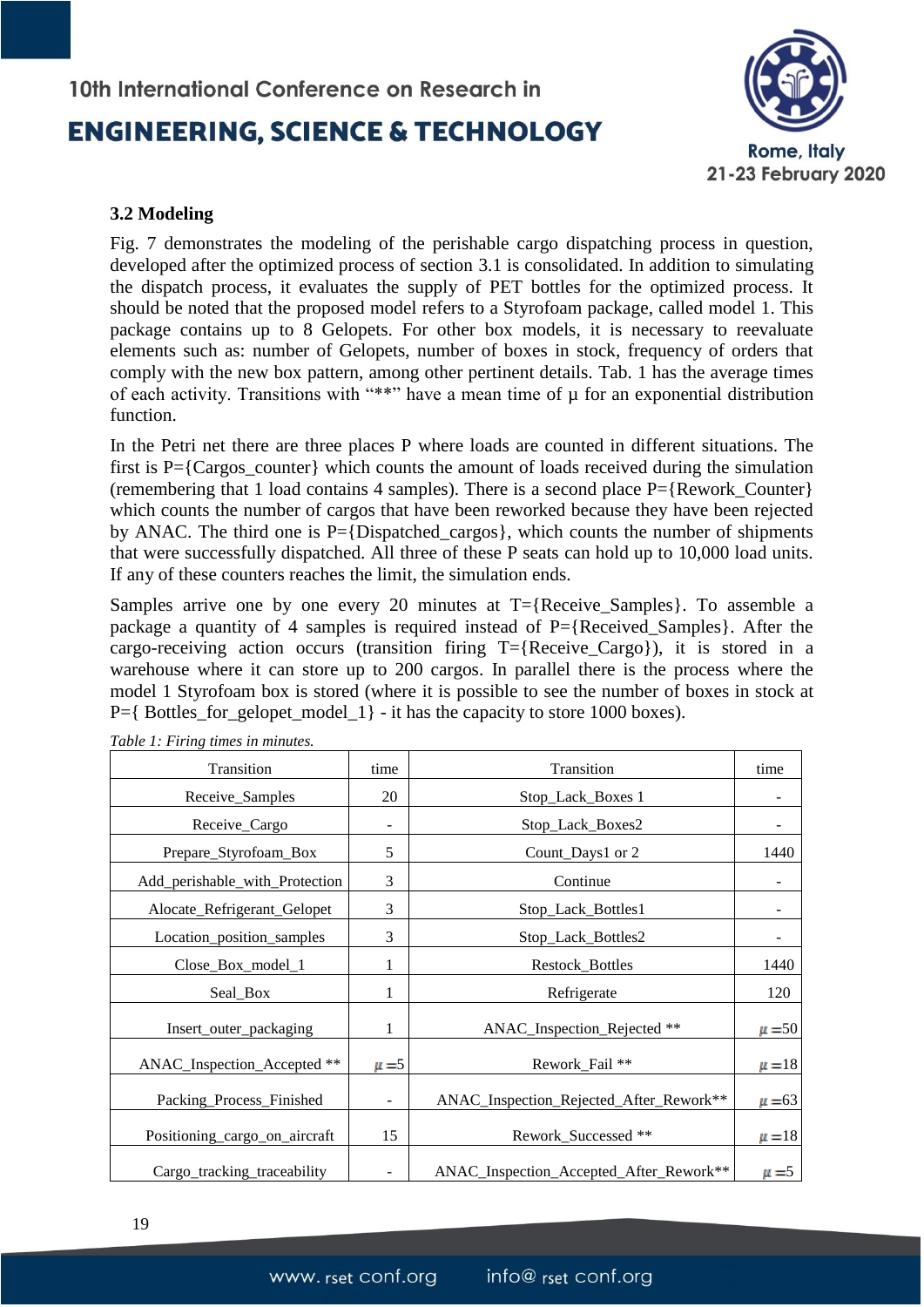## **ENGINEERING, SCIENCE & TECHNOLOGY**



| --    | $\sim$ | Restock<br>Boxes | 1440 |
|-------|--------|------------------|------|
| ınısn |        | -                |      |

Right after these two processes, the samples are placed inside the Styrofoam box (P={Cargos\_in\_Styrofoam}), where this process takes 5 minutes. The box is then wrapped with a protective cover (action that takes place by triggering transition T={Add\_perishable\_with\_Protection}), a process that takes 3 minutes. This process is justified in case the sample leaks, the tarpaulin can hold this leak and protect the other samples, as shown in Fig. 7.

After that the cargo, during the simulation, goes to the place  $P=\{Perishable\}$  in Structure}, where it will be packed with the protection, waiting for the refrigerant element. To keep these elements cool, it must also place Gelopet inside the boxes. Assuming there is a stock of bottles for the Gelopets at P={Bottles\_for\_gelopet\_model\_1}, they are cooled with the freezer action, which lasts for 120 minutes (action which, when completed, will be symbolized by triggering the T={Refrigerate transition}).

By triggering this transition, the Gelopet cooling element ready for use in P={Refrigerant\_element\_gelopet} is obtained. Eight Gelopets are allocated to each Model 1 box at T={Alocate\_Refrigerant\_Gelopet} (as a rule, 2 Gelopets per sample) that lasts around 3 minutes to complete, generating a Model 1 structure with Gelopet, symbolized by the place  $P=\{Styrofoam\ model\ 1\ with\ gelopet\}.$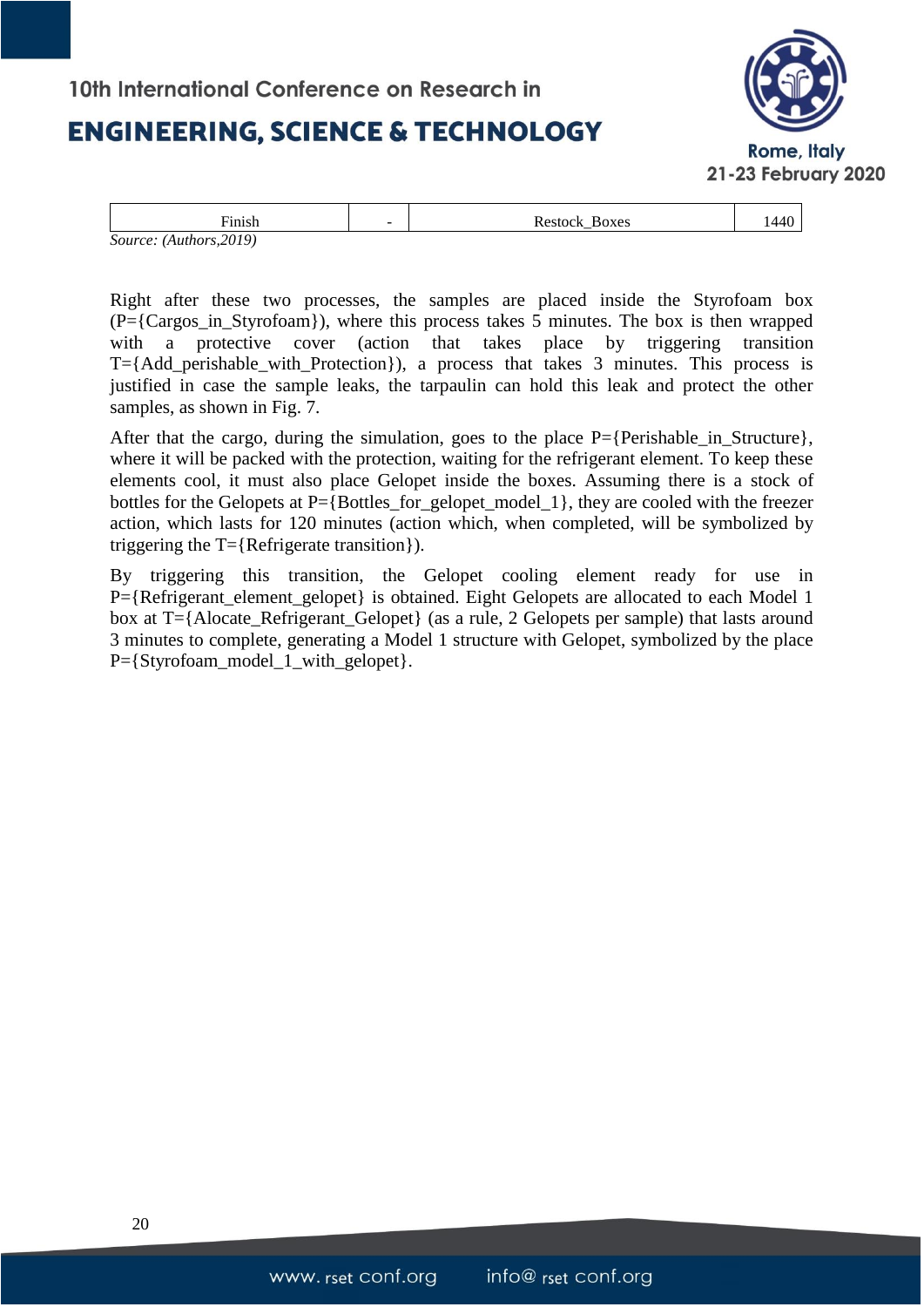



*Figure 7: Modeling of the dispatch process to aid the PET bottle supply chain*

*Source: (Authors,2019)*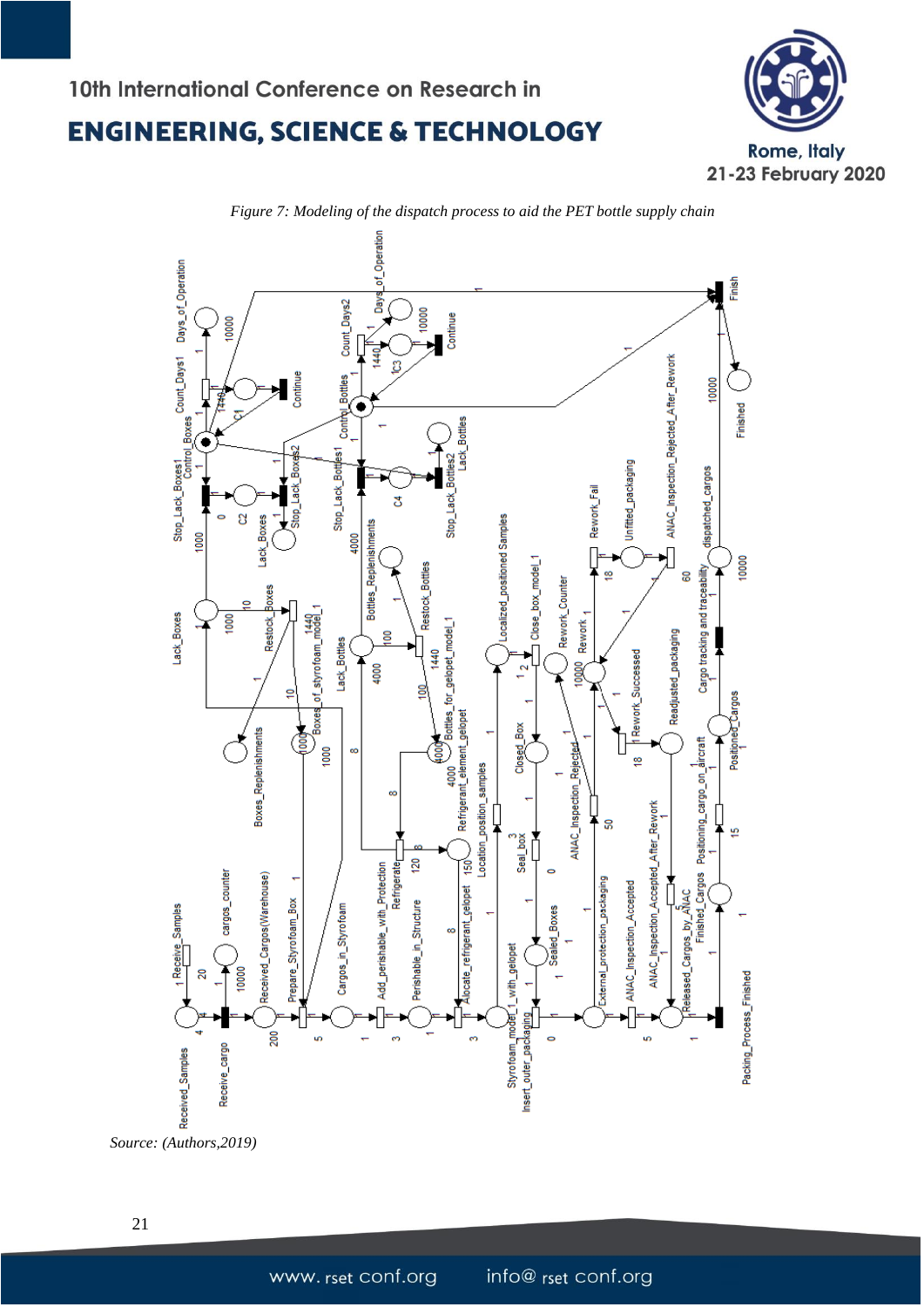

After the insertion of the Gelopets in the Styrofoam, along with the other elements, the sample placement and positioning step is performed, which takes 3 minutes to complete (a step that is of great importance in the process, since the elements packed are mutable, symbolized by T={Location\_position\_samples}). After positioning the samples, there is the step of closing the package that takes 1 minute to complete,  $T = \{Close box model 1\}$ , then sealing that package, spending 3 minutes.

Then the cargo is sealed at  $T = \{$ seal box $\}$  and takes 1 minute. After a package is inserted outside the load, this procedure also takes 1 minute. After these procedures it is necessary to insert an outer packaging, symbolized by T={Insert\_outer\_packaging} totaling 1 minute for the respective step. Once positioned, the cargo package is closed, this procedure takes 2 minutes to complete. At this time a check is performed by the ANAC, where it approves or disapproves the cargo, this procedure takes 5 minutes for each package. If ANAC disapproves any cargo P={ANAC\_Inspection\_Rejected}, this cargo enters a rework process, where the entire procedure is performed from the beginning.

If the cargo is approved in the inspection step  $P = \{ANAC\_Inspection\_Accepted\}$ , this cargo is considered released. After this analysis process performed by ANAC, these cargos go to the place of finalized cargos and then are placed inside the aircraft, which activity is defined by the transition T={Positioning\_cargo\_on\_aircraft}, which requires 15 minutes to be performed. Once positioned at P={Positioned\_Cargos}, they go through a follow-up period, that is, supervised until they are dispatched to their final destination, this activity is represented by the transition  $T=\{Cargo\_tracking\_tracking\}$  until they are dispatched P={Dispatched\_cargos} shortly thereafter. The whole process if there is no rework, it takes 63 minutes.

A control structure, where it will check if the T={Stop\_Lack\_Boxes} and T={Stop\_Lack\_Bottles1} bottle stocks are empty, thus generating a deadlock or system crash, allowing the reason to be identified why the system stopped, whether it was for lack of  $P=\{Lack\,Boxes\}$  boxes or for lack of  $P=\{Lack\,Bottles\}$  bottles.

In parallel to this process, there is another structure where it will count the days of operation. The T={Count\_Days} transition will only occur after 1,440 minutes (60 minutes $\times$ 24 hours=1,440 minutes/day), so counting on P={Days\_of\_Operation} how many days were spent for the simulation to run. The T={Finish} transition where simulation is terminated if 10,000 loads are dispatched, thus marking an event at  $P=\{F\in\}$  allowing it to be identified that the simulation deadlock occurred for this reason.

### **3.3 Simulation**

By simulating a refueling structure for the model 1 Styrofoam boxes and Gelopet refrigerant elements. In this case there is a replenishment of boxes and a place for their storage. Every 1,440 minutes (equivalent to one day), two boxes are replenished, reaching the storage location that holds 1,000 boxes, when there is room for replenishment (assuming no more than the space can hold).

In order for the perishable elements to be maintained with quality, refrigerant material is required, so a certain number of units of this material are replenished within 1,440 minutes, which are then taken to the storage location which holds 4,000 units ( it is based on the premise that one cannot store more than space can hold).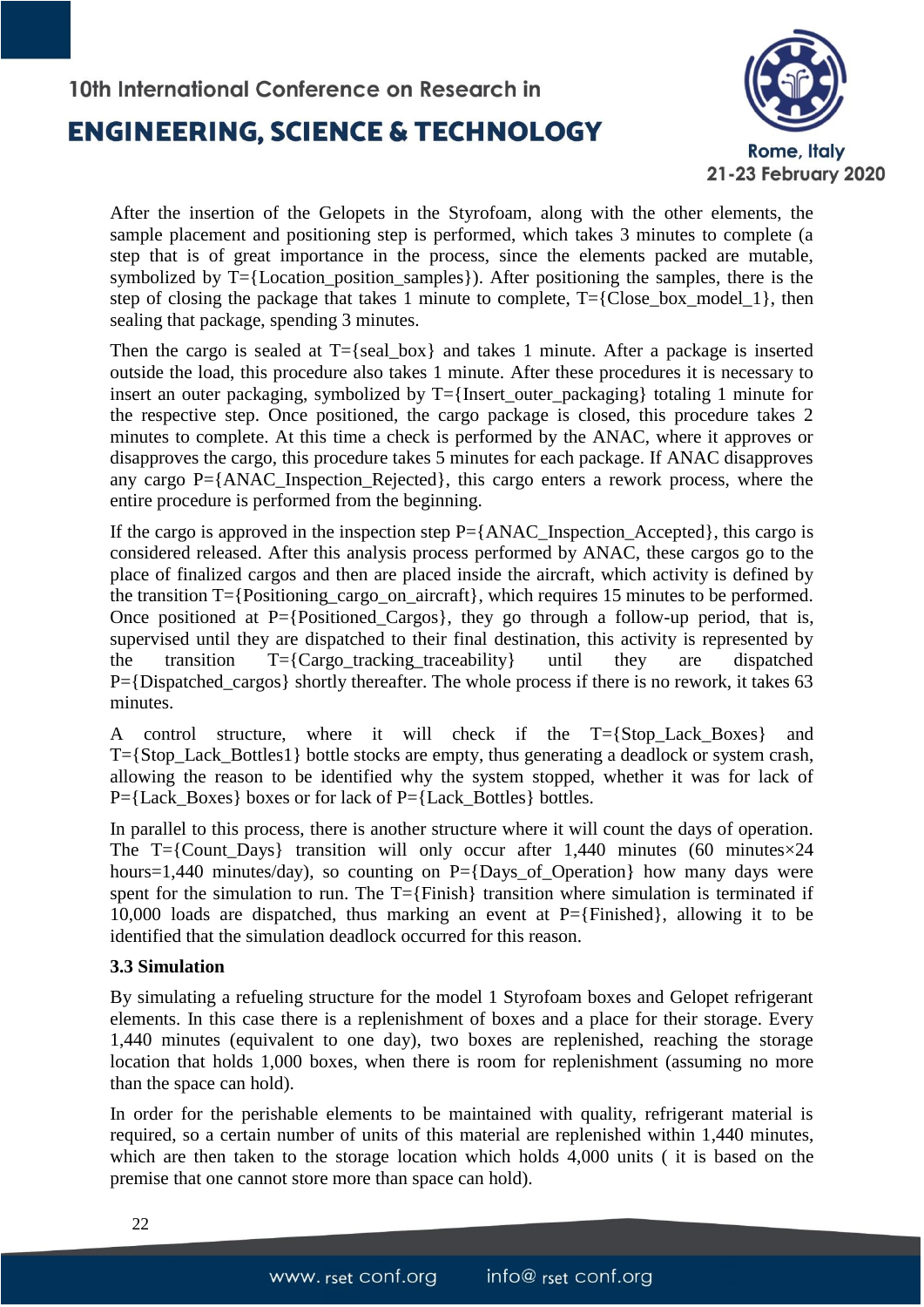## **ENGINEERING, SCIENCE & TECHNOLOGY**



It was considered that replenishment should comply with primary logics such as: no more elements can be allocated than the stock can hold (eg. Gelopet bottle stock must comply with the limitation of 4,000 locally allocated bottles), so if the stock plus replenishment exceeds the limitation (the same will not happen); despite refueling, the days should pass, even if there is no service.

Following these assumptions, an administrative analysis that must be weighed is how, in contractual terms of suppliers, replenishments will be carried out, which can now be weighted by simulator-driven planning. The target value of 10,000 cargos dispatches was used as reference. With these references, Tab. 2 shows the results obtained.

In addition to the fact that the 10,000 shipments dispatched in 833 days, correspond to an investment in bottles (not counting labor, Styrofoam box etc.) of R\$ 120,150.00, where through the simulator, it is possible to evaluate if this is viable over a period of just over 2 years and 3 months or if a smaller investment is more prudent. It is worth noting that every change of behavior of the process is contemplated by the simulator.

Regarding the rework index, it can be seen that, by the data entered by the user, in the current scenario, it is within an average margin of 8%, ranging from  $\pm$  0.5%. It is up to the manager to assess, in the dispatch process, whether a reassessment is feasible and interesting if this loss rate is detrimental to the process.

Such a simulator addresses one of the most complex situations of this type of cargo: as it is a perishable load, the delay time during the dispatching process can be crucial. Such a cargo may be totally dependent on shipping time and may lose important properties if it has an improper storage time.

The structure can show, according to the number of days of the process, the time that can be spent on dispatch and the risk of delay. An example is the case where 10,000 cargos are dispatched in 833 days. Average load time is 12 loads / day (which means an average of about 0.5 loads per hour, meaning the load is being shipped on average 2 hours - this may or may not be beneficial to the company , depends on each cargo to be dispatched).

Some questions need to be considered as: there is no parameter of how many cargos will be shipped (should be estimated by the manager at the time of strategic planning); it is necessary to know the flow of the production process of the suppliers of boxes and bottles to abstract their interaction with the logistics process of the studied operator.

| <b>Box</b><br>Reload | <b>Bottles</b><br>Reolad | Operatio Cargos<br>n Days | Received |      |     | ShipmentsReworks (Replenishment (Replenishment on Time Cause |     | (sec.) |                    |
|----------------------|--------------------------|---------------------------|----------|------|-----|--------------------------------------------------------------|-----|--------|--------------------|
|                      | 10                       | 48                        | 762      | 560  | 49  | 562                                                          | 48  | 40     | lack of<br>bottles |
| 5                    | 50                       | 85                        | 1227     | 1025 | 85  | 205                                                          | 84  | 14.75  | lack of<br>bottles |
| 6                    | 60                       | 109                       | 1512     | 1310 | 109 | 218                                                          | 108 | 15.5   | lack of<br>bottles |
| 7                    | 70                       | 149                       | 1997     | 1795 | 151 | 256                                                          | 148 | 18.45  | lack of<br>bottles |
| 8                    | 80                       | 241                       | 3102     | 2900 | 246 | 362                                                          | 240 | 26.1   | lack of            |

*Table 2: Simulations*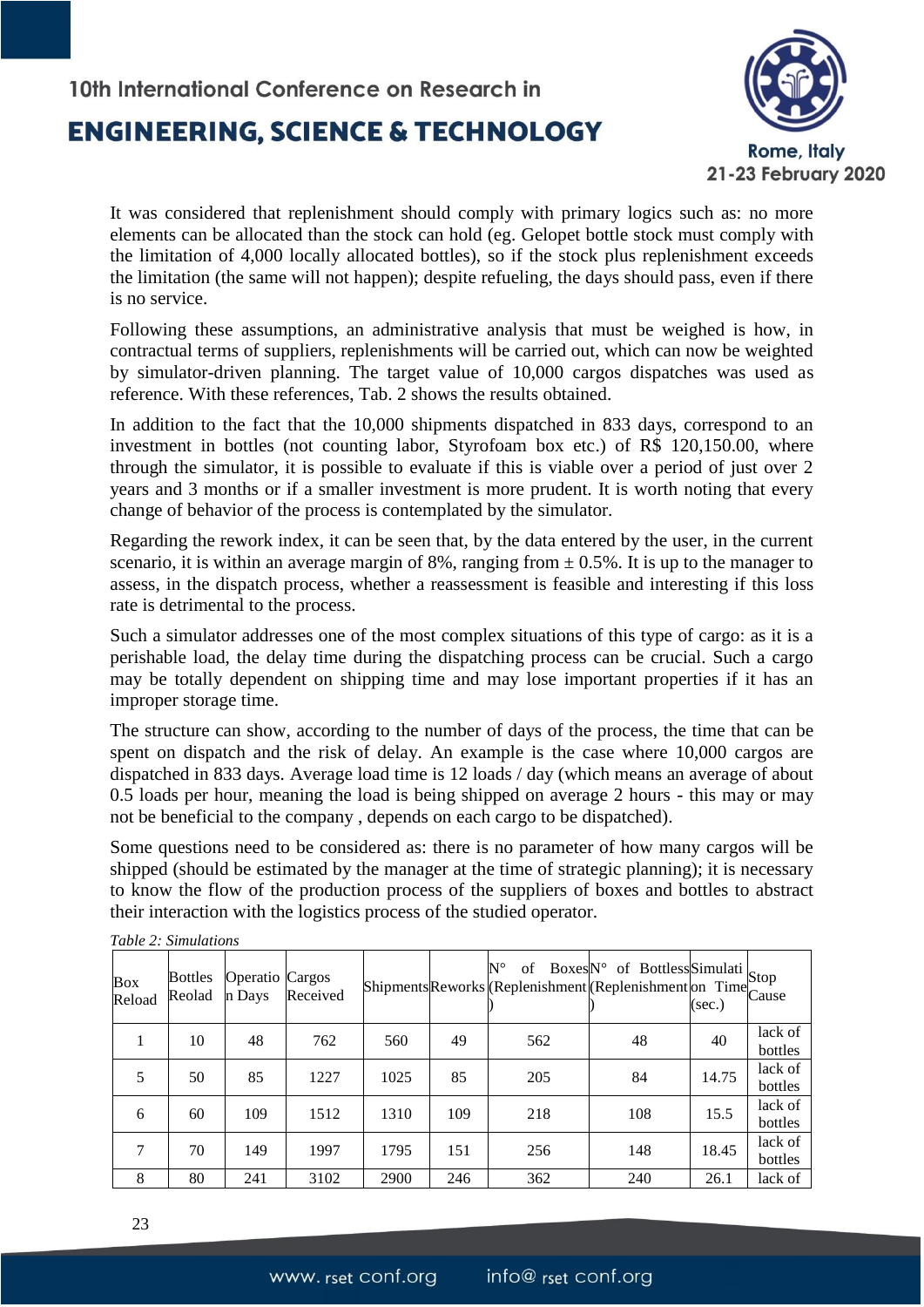

# **ENGINEERING, SCIENCE & TECHNOLOGY**

|     |      |     |       |       |     |     |     |      | bottles |
|-----|------|-----|-------|-------|-----|-----|-----|------|---------|
| Q   | 90   | 328 | 4143  | 3943  | 329 | 327 | 352 | 25.4 | lack of |
|     |      |     |       |       |     |     |     |      | boxes   |
| 10  | 100  | 491 | 6100  | 5900  | 489 | 490 | 473 | 35.5 | lack of |
|     |      |     |       |       |     |     |     |      | boxes   |
| 20  | 100  | 833 | 10000 | 10000 | 827 | 500 | 801 | 60   | 10000   |
| 50  | 100  | 833 | 10000 | 10000 | 827 | 200 | 801 | 60   | 10000   |
| 100 | 1000 | 833 | 10000 | 10000 | 821 | 100 | 80  | 60   | 10000   |

*Source: (Authors,2019)*

Based on the modeling and structure developed, it is possible to make fundamental decisions in the process such as: deciding if there is a need to contract materials supply services; decide the hierarchy of materials and methods; decision of better flows and harnesses; prediction of impacts on the process due to certain decision making. Being able to simulate such decisions by obtaining agile and accurate answers is paramount because it is possible to stimulate the amount of financial resources to be invested, thus bringing a great degree of reliability and accuracy, enabling analysis and cost reduction.

### **4. Conclusion**

This research demonstrates how an optimization can contribute to investments in sustainability (demonstrating the use of bottles that were discarded after use) and the use of modeling and simulation of decision-making processes.

The optimization provided the operator with savings, which over a year could reach almost half a million reais, with quality, time and temperature requirements respected and maintained.

The simulator developed, besides assimilating the required demands, can design future activities, with a tool available in the literature.

## **References**

- [1] Agência Nacional de Aviação Civil ANAC. (2013). *Transporte Aéreo Internacional de Carga*. Estudo sobre Transporte Aéreo Internacional. Available in: [http://www.anac.gov.br](http://www.anac.gov.br/)
- [2] Cassandras, C.G. and Lafortune, S. (2008). *Introduction to discrete event systems*. Springer Science & Business Media.
- [3] Novaes, A. (2016). *Logística e gerenciamento da cadeia de distribuição*. Elsevier Brasil.
- [4] Reis,T., Daryane J. and Souza, F.H.B. (2018). Discrete Events Systems For Controlling the Production Process in a Dairy Industry. *XXXVIII Encontro Nacional de Engenharia de*  Produção. Maceió, Brazil, Available in: [http://www.abepro.org.br/biblioteca/TN\\_STO\\_258\\_484\\_35879.pdf](http://www.abepro.org.br/biblioteca/TN_STO_258_484_35879.pdf)
- [5] Sakurada, N. and Miyake, D.I. (2009). Aplicação de simuladores de eventos discretos no processo de modelagem de sistemas de operações de serviços. *Gestão & Produção*, vol 16, n. 1, p. 25-43.